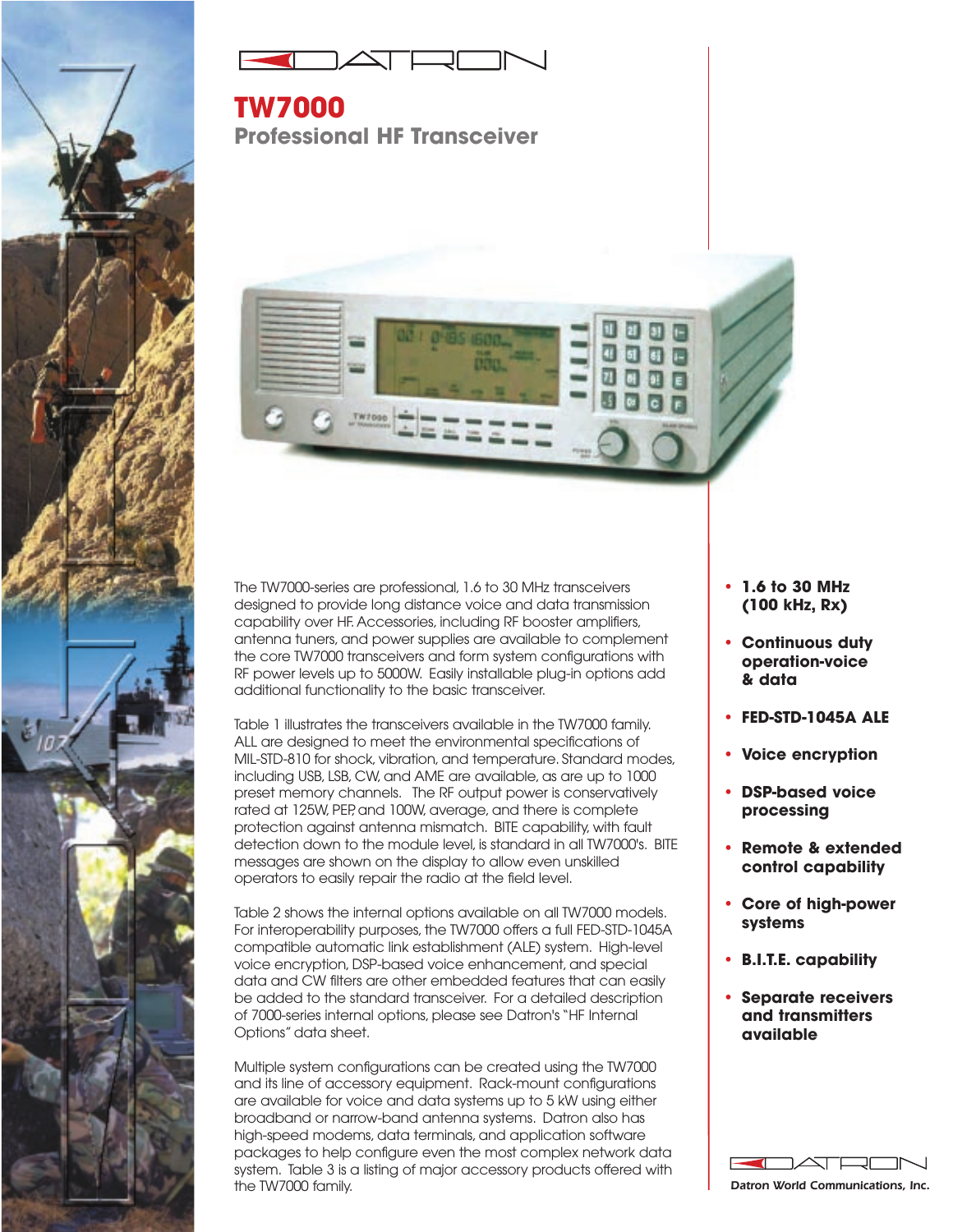

## **TW7000 Professional HF Transceiver**

| <b>Transceiver Model</b> | <b>Description</b>                                                                                                                                     |
|--------------------------|--------------------------------------------------------------------------------------------------------------------------------------------------------|
| TW7000                   | 1.6 to 30 MHz HF Transceiver with full-function front panel                                                                                            |
| <b>TW7000E</b>           | Transceiver with blank front panel designed for extended<br>(up to 50 ft.) control from TW7201E control console                                        |
| <b>TW7000RF</b>          | Transceiver with blank front panel designed for long-range<br>remote control from TW7201F FSK-based control<br>console. Includes internal 7000RF modem |
| <b>TW7000RI</b>          | Transceiver with blank front panel designed for 2 km<br>remote control from TW72011 ISDN-type based control<br>console. Includes internal 7000RI modem |
| <b>TW7000C</b>           | Transceiver with blank front panel designed for computer<br>control from external PC                                                                   |
| <b>TW7000RX</b>          | Receiver-only model of TW7000. 100 kHz to 30 MHz                                                                                                       |
| TW7000TX                 | Transmitter-only version of TW7000. 1.6 to 30 MHz                                                                                                      |

**Table 1. TW7000 Transceiver models. The TW7000 can also be remotely controlled to provide a transceiver with both local (front panel) and remote control capability. (Datron also offers RC2, a complete programming and remote control software program that runs on a PC.)**

| <b>Internal Option</b>          | P/N      | <b>Description</b>                                                                       |
|---------------------------------|----------|------------------------------------------------------------------------------------------|
| <b>FED-1045A ALE</b>            | 7000ALE  | ALE compatible to FED-STD-1045A                                                          |
| DSP voice enhancement           | 7000VEM  | Voice enhancement module using<br>special DSP algorithms to enhance<br>speech processing |
| Memory channel expansion        | 7000ACH  | Provides up to 1000 preset memory channels                                               |
| High stability                  | 7000HS   | Provides 0.1 ppm frequency stability                                                     |
| Voice encryption                | 7000ENCR | High-level embedded voice encryption                                                     |
| Noise blanker                   | 7000NB   | Impulse-type noise blanker                                                               |
| COM port protocol               | 7000RS   | RS422/423/485 protocol for 2nd COM port                                                  |
| Wideband data filter            | 7000WB1  | 300-3300 kHz wideband data filter                                                        |
| CW filter                       | 7000CW   | Narrowband CW filter                                                                     |
| <b>FSK remote control modem</b> | 7000RF   | FSK modem for "RF" remote control radios<br>(TW7000RF)                                   |
| RCU-I direct 2-wire link modem  | 7000RI   | Direct 2-wire link modem                                                                 |

**Table 2. TW7000 internal options. All options are plug-in PC cards and are easily installed in the field using standard tools.**

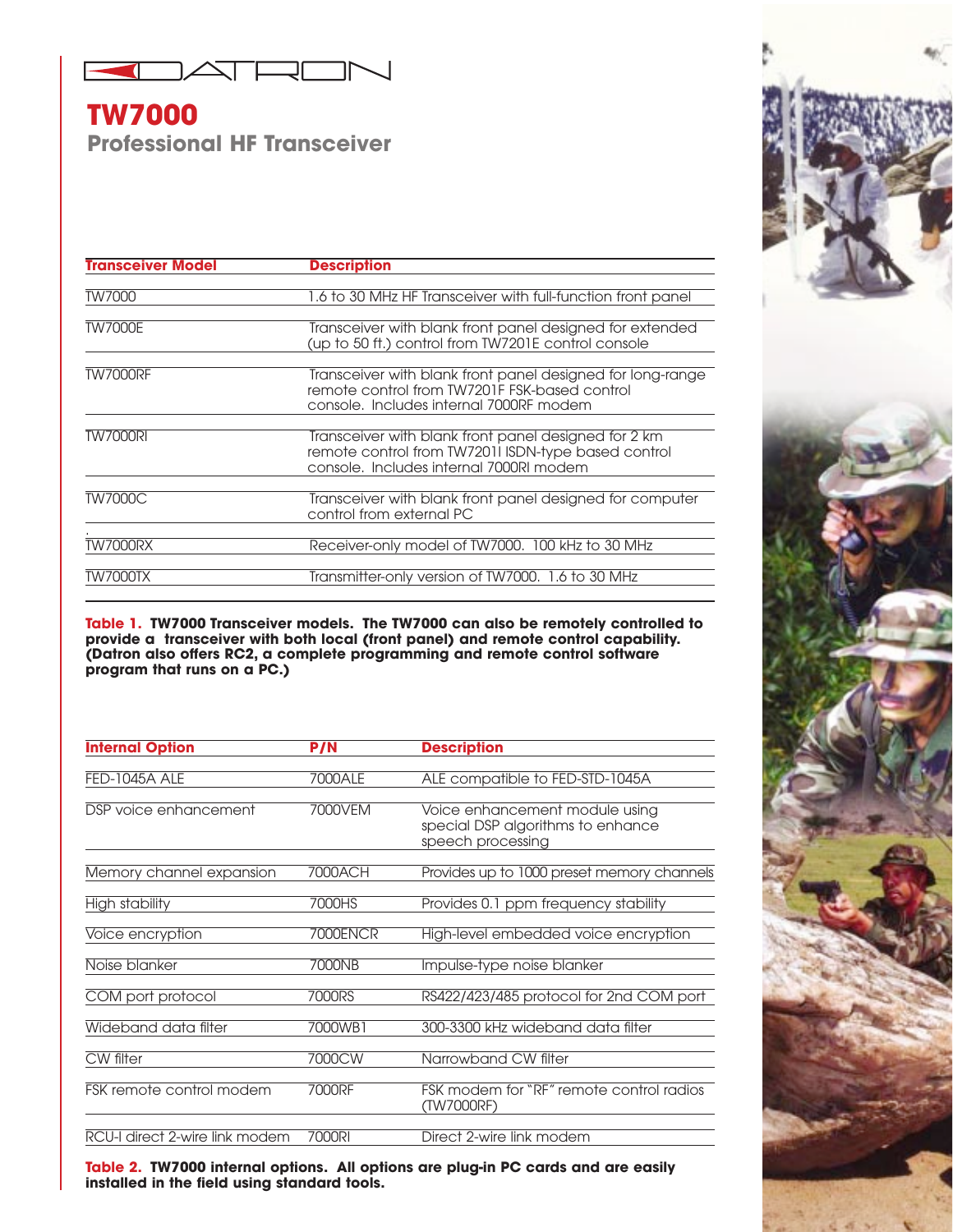

| <b>Accessory</b>      | <b>Description</b>                                                                                     |
|-----------------------|--------------------------------------------------------------------------------------------------------|
| <b>RF Amplifiers</b>  |                                                                                                        |
| <b>TW500D</b>         | 1.6 - 30 MHz, 500 W, voice & data RF Amplifier with internal ac/dc power supply<br>(for rack mounting) |
|                       |                                                                                                        |
| <b>TW1000D</b>        | 1.6 - 30 MHz, 1 kW, voice & data RF Amplifier with internal ac/dc supply<br>(for rack mounting)        |
| <b>Data Equipment</b> |                                                                                                        |
| TW5300                | High-speed HF data modem (up to 3000 bps) with ARQ                                                     |
| E110                  | MIL-STD-110A/B HF data modem on a PC Card, for embedding in a notebook                                 |
| E110A                 | MIL-STD-110A/B HF data modem on a PCI Card, for embedding in a desktop PC                              |
| DT9400C               | Rugged notebook computer                                                                               |
| DT5300C               | Rugged notebook computer with embedded 5300-series HF modem                                            |
| <b>DT110C</b>         | Rugged notebook computer with embedded MIL-STD-110A/B HF modem                                         |
| <b>Antenna Tuners</b> |                                                                                                        |
| AT7000B               | Waterproof, 125W, automatic 1.6 - 30 MHz tuner with 100 memory channels                                |
| <b>RAT1000C</b>       | Waterproof, 1 kW, automatic 1.6 - 30 MHz tuner with 100 memory channels                                |
| Antennas              |                                                                                                        |
| AW7M                  | 7 meter, flange mount narrowband whip                                                                  |
| AW10                  | 10 meter, flange-mount narrowband whip                                                                 |
| ABB100AN              | Broadband 2 - 30 MHz, 150W antenna                                                                     |
| ABB1000AN             | Broadband 2 - 30 MHz, 1 kW antenna                                                                     |
| <b>Power Supplies</b> |                                                                                                        |
| PF7000                | Heavy-duty switch-mode power supply for 125W systems; 90-240Vac input                                  |
| PF3000-110            | A switch-mode power supply for 125W systems, 110 vac                                                   |
| PF3000-220            | A switch-mode power supply for 125W systems, 220 vac                                                   |

**Table 3. TW7000 major accessory equipment. In addition to the items shown above, a line of rack mounts, audio accessories, power supplies, cables, spares, and miscellaneous interface devices are available. Please contact Datron for detailed specifications on all accessories.**

A variety of remote control options are offered for use with the TW7000. An extended front panel can be used as a controller for short distance (up to 50 feet) operation. Full-function remote control is achieved by using either the direct 2-wire link (2 km range) or FSK tones (unlimited distances) over any voice-grade 2-wire line. The TW7000 is also capable of full computer control from a PC utilizing a variety of interface standards. Both "remote-only" and "local-remote" configurations are available. The former uses a blank front panel, while the latter has the normal full-function front panel to allow multiple control points.